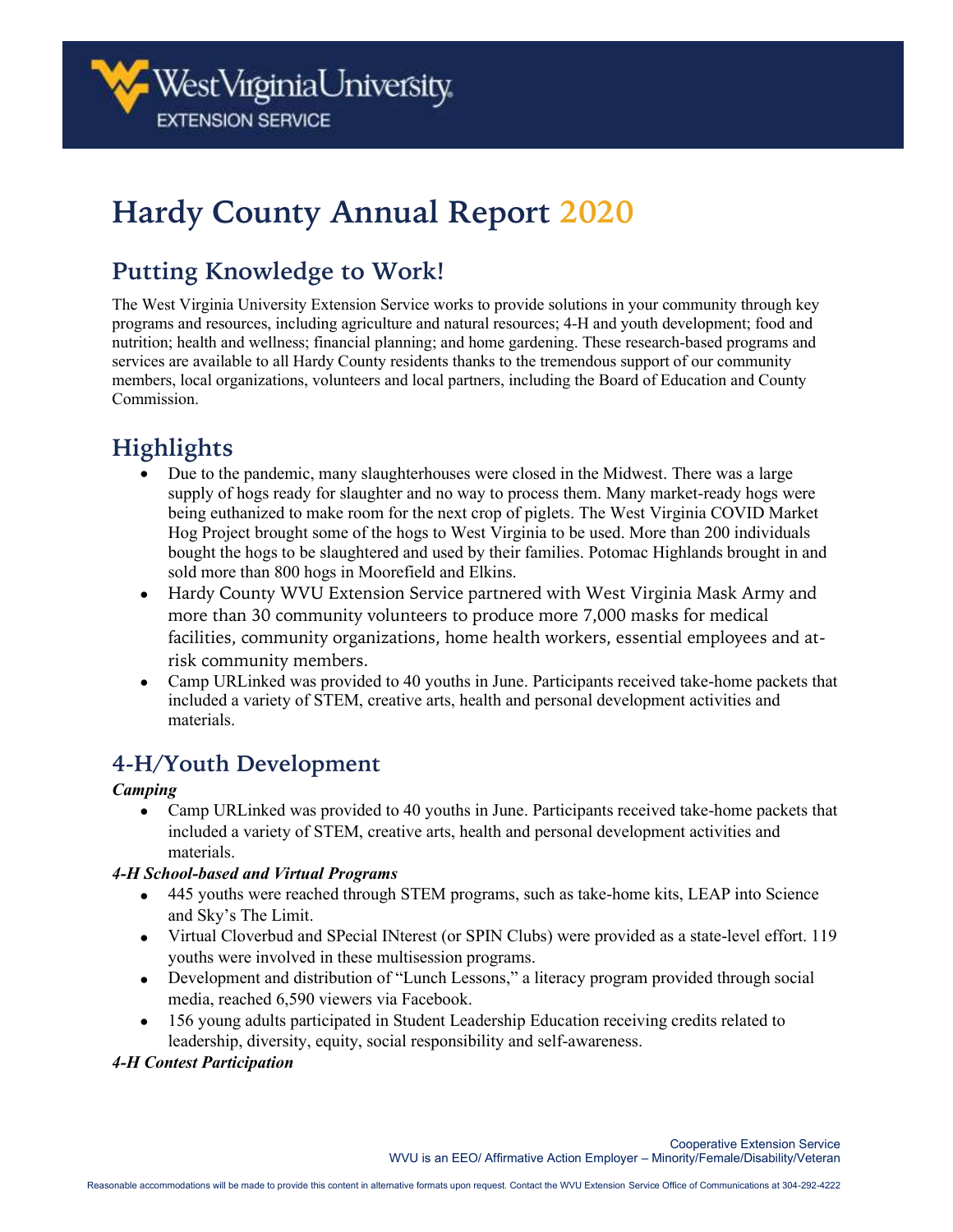#### **Hardy County Report 2020**

• Members continued to engage in traditional 4-H contests, such as poster, photo, visual presentation, writing, project exhibits and Cloverbud exhibits. Hardy County had 142 countylevel entries and 116 state-level entries. Those entries can we viewed at [extensioncommunity.wvu.edu/exhibits/s/home/page/welcome.](https://extensioncommunity.wvu.edu/exhibits/s/home/page/welcome)

#### *Youth Livestock*

- Organized and developed three skill-a-thons to be used digitally.
- Trained 160 participants statewide in the Quality Assurance Program.
- Hardy County had 20 participants in four judging teams for poultry, stockman's, livestock, sheep and wool, and horses.
- The 2020 Tri-County Fair had 165 exhibitors for a total sale of \$159,600: 27 steers \$71,050; 39 lambs - \$27,900; 59 hogs - \$39,800; 40 goats - \$20,850.
- 200 youths took home Potato in a Bag kits, which included seed potatoes, soil and instructions on how to grow the potatoes in the sack.
- Six youths competed in the animal safety challenges via Facebook, including the youths sending a video showing knowledge gained from the video on the animal information.
- 22 youths competed in the weed identifying challenges via facebook including the youth sending a video showing knowledge gained from the weeds to be identified.
- Four youths joined the SPIN Club lesson held by Zoom on livestock subjects.
- More than 130 youths took home freeze-branding lessons for cattle to be used in their future cattle branding experiences.
- Three high school seniors toured the Virginia Tech campus and competed at the equine contest.
- One youth from Hardy County competed in the National Horse Bowl Competition.

### **Agriculture and Natural Resources**

#### *Farm Credit Beef Tour*

- 33 producers went on the Farm Credit Beef Tour in the Greenbrier Valley. They visited Buzz Foods, Ironsides Animal Health, Hawk Knob Cidery and Meadery and stayed the evening at The Greenbrier. The next morning, after having breakfast with the Commissioner of Agriculture, the group visited Perks Farm Dairy, Wilfong's Sheep Farm, and finished the tour in Beverly, West Virginia at Teters Farm.
- More than \$7,000 was raised by the Farm Credit Beef Tour Committee to keep costs to a minimum for the producers.

#### *West Virginia COVID Market Hog Project*

- Due to the pandemic, many slaughterhouses were closed in the Midwest. There was a large supply of hogs ready for slaughter and no way to process them. Many market-ready hogs were being euthanized to make room for the next crop of piglets.
- The West Virginia COVID Market Hog Project brought some of the hogs to West Virginia. More than 200 individuals bought the hogs to be slaughtered and used by their families. Potomac Highlands brought in and sold more than 800 hogs in Moorefield and Elkins.

#### *West Virginia Bull Evaluation Program*

- In 2020, the West Virginia Bull Evaluation Program at Wardensville took in 156 bulls from 22 consigners and evaluated them from January to March.
- The 2020-2021 WVBEP concluded with the 53rd annual sale held on Thursday, March 26. The program cataloged 88 bulls and sold 84 for a gross sale of \$293,800 or \$3,498/head.

#### *Army Special Forces Food Animal Husbandry*

• Only the top six to eight Special Forces medical sergeants and Special Operations independent duty corpsman candidates are awarded the opportunity to go to WVU's Health Sciences Center for a 24-day clinical medicine program.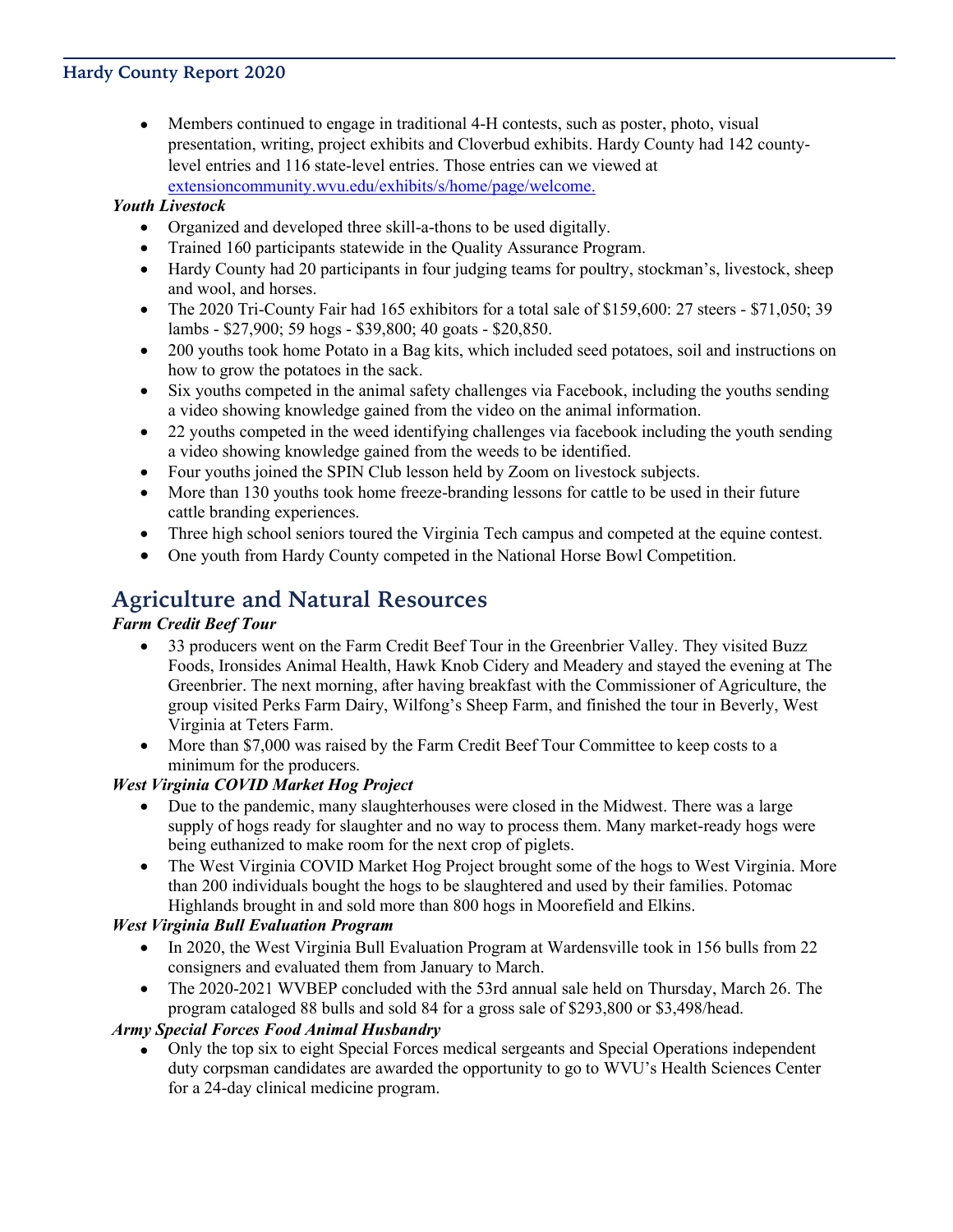#### **Hardy County Report 2020**

- As part of the program, the candidates are exposed to 1.5-day modules in the handling and production of livestock species. This module is facilitated and co-taught at Wardensville.
- This year, the Hardy County Extension Service held 11 sessions with 66 individuals.

### **Family Nutrition Program**

#### *Food of the Month*

• Food of the Month programming was held at East Hardy Early Middle and Moorefield Middle School, reaching 869 students. The program helps kids and families learn more about foods that are healthy and mostly locally grown. The program was discontinued due to the pandemic.

#### *Tray Waste Study*

• The Tray Waste Study alternated between East Hardy Early Middle and Moorefield Middle Schools with 869 students. This was a pilot program inspired by a study from USDA where students' trays were weighed and their waste measured. The program was discontinued due to the pandemic.

#### *Public Education*

- Monthly public service announcements were aired multiple times daily on WELD and WQWV radio stations. The 2-minute PSAs were on a variety of health/nutrition and wellness subjects. The reach of both local stations is approximately 6,000 listeners every half hour.
- Multiple recipe demonstration and adult curriculum videos were created for Eating Smart Being Active.

#### *Microgreen Kits*

• 1,300 microgreen kits were assembled and distributed to all students in pre-K through 5 th grade in Hardy, Grant and Pendleton counties. The kits were distributed with the school meals.

#### *Grow This*

- In 2020, the Family Nutrition Program had 20,000 individuals statewide sign up for the Grow This free seed program—compared to 200 individuals the year before.
- The health educator assembled, sorted and mailed peas, squash, tomato and sunflower (microgreens) seeds to 574 families in Hardy, Grant and Pendleton counties.

#### *Active Pathways*

• Active Pathways were installed in 11 elementary schools in Hardy, Grant, Pendleton and Hampshire counties. \$1,000 was raised for the paint and supplies.

#### *Eating Smart, Being Active*

• Eating Smart, Being Active classes were held virtually statewide.

## **Safety and Health**

• Hardy County WVU Extension Service partnered with West Virginia Mask Army and more than 30 community volunteers to produce more 7,000 masks for medical facilities, community organizations, home health workers, essential employees and atrisk community members.